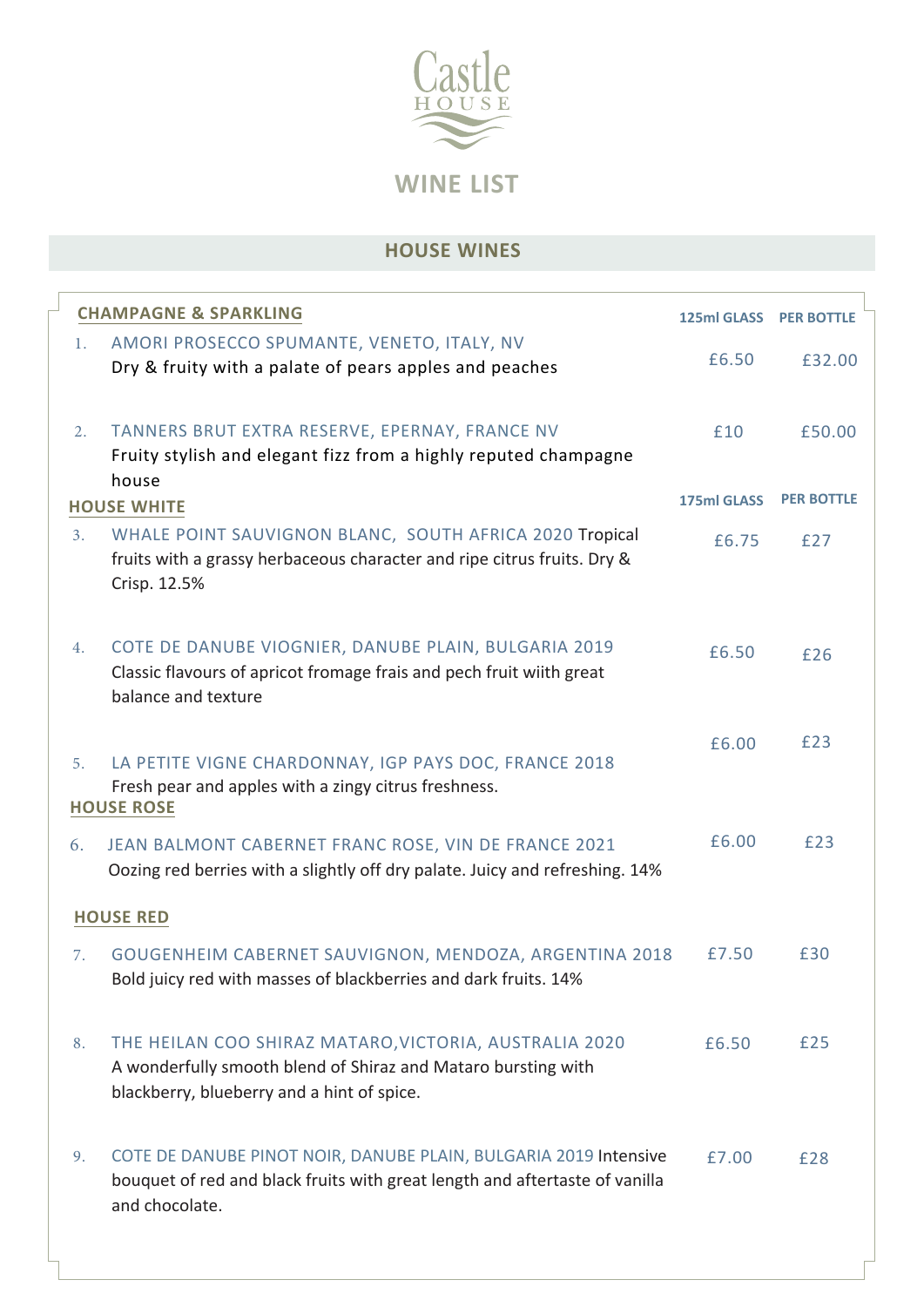

### **CHAMPAGNE & SPARKLING**

| 12 | NAONIS ROSE PROSECCO, VENETO, ITALY 2020<br>A delicate blend of Glera & Pinot Noir, bursting with berry freshness<br>perfect for any special occasion. | £30  |
|----|--------------------------------------------------------------------------------------------------------------------------------------------------------|------|
| 13 | POL ROGER BRUT RESERVE, EPERNAY, FRANCE, NV<br>Elegant aromas of brioche and apples and pears on the palate.                                           | £75  |
| 14 | BOLLINGER SPECIAL CUVEE BRUT, FRANCE, NV<br>Notes of biscuit, citrus, nuts and figs. Powerful yet elegant.                                             | £75  |
| 15 | LOUIS ROEDERER BRUT VINTAGE, FRANCE 2012<br>Exceptional, opulent Champagne with rich notes of brioche, butter &<br>cream.                              | £90  |
| 16 | <b>BOLLINGER LA GRANDE ANNEE ROSE, FRANCE 2007</b><br>Excellent Pinot lead Champagne, dry with rich butter, caramel and toffee.                        | £140 |
| 17 | CUVEE DOM PERIGNON, EPERNAY, FRANCE 2008<br>Full flavoured and rich with citrus peel and a flowery bouquet.                                            | £205 |
| 18 | <b>KRUG GRANDE CUVEE, FRANCE NV</b><br>Delicate creamy character with citrus and minerality                                                            | £205 |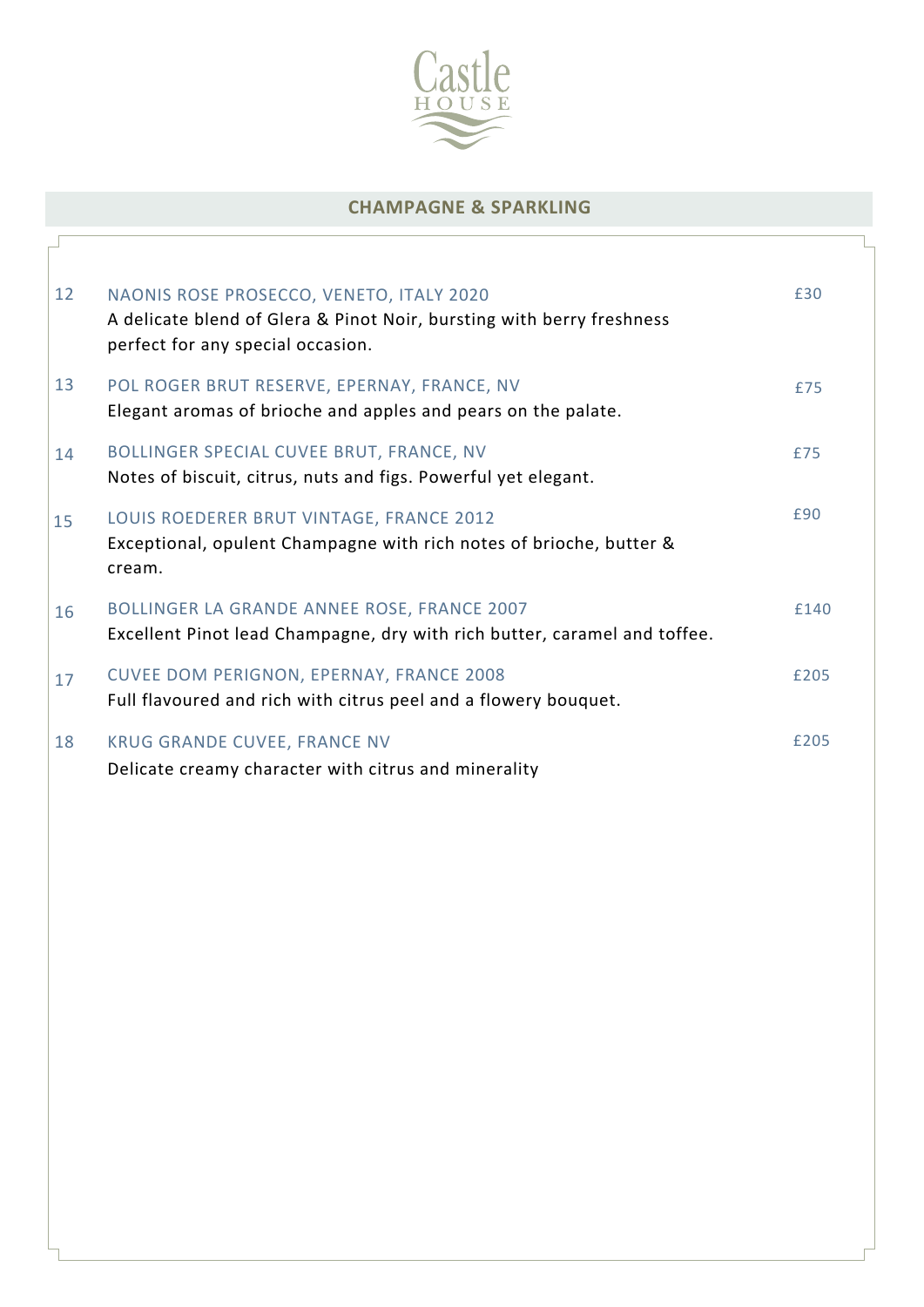

### **WHITE WINES**

| 20 | JP RAMOS VINHO VERDE LOUIREIRO, PORTUGAL 2021<br>Fresh citrus and floral aromas from the Louireiro grape with pronounced<br>minerality.                                        | £25 |
|----|--------------------------------------------------------------------------------------------------------------------------------------------------------------------------------|-----|
| 21 | GUSTAVSHOF RIESLING TROCKEN, RHEINHESSEN, GERMANY 2019<br>Soft easy-going style Riesling, with an almost creamy texture                                                        | £36 |
| 22 | MARCHESE RAGGIO GAVI DEL COMUNE DI GAVI, ITALY 2018<br>Beautiful aromas and flavours of fresh citrus fruits, acacia flowers and a<br>saline minerality.                        | £36 |
| 23 | ANDRE DEZAT SANCERRE, LOIRE VALLEY, FRANCE, 2019<br>Fresh grassy nose with apples and a lasting mineral finish.                                                                | £36 |
| 24 | TURK KREMSER WEINBERGE GRUNER VELTLINER, KREMSTAL, AUSTRIA<br>2019 Luscious fruity aromas of pears and waxed lemons, some hints of<br>grapefruit and subtle pepper.            | £38 |
| 25 | JEAN DURUP LES VALERY CHABLIS, BURGUNDY, FRANCE 2020<br>Well balanced lovely green apple and citrus flavours with a stony finish. A<br>great pairing for scallops and oysters. | £38 |
| 26 | LAGERA DE CEVERA ALBARINO, RIAS BAIXAS, SPAIN 2020<br>Apricots, Pineapples and pears well balanced with a lengthy finish.                                                      | £43 |
| 27 | DEEP WOODS ESTATES CHARDONNAY, AUSTRALIA 2019<br>Bright notes of peach and nectarine balanced by layers of flint.                                                              | £45 |

**ROSÉ WINES**

| 30 | CHATEAU TOUR DE MIRAMBEAU, RESERVE ROSE, BORDEAUX, FRANCE 2018<br>Delicious strawberries on the nose with some floral hints and a touch of cassis.                                                  | £30 |
|----|-----------------------------------------------------------------------------------------------------------------------------------------------------------------------------------------------------|-----|
| 32 | LA GALANTIN BANDOL ROSE, PROVENCE, FRANCE 2020<br>A fresh, lively rosé with gentle lemony aromas, a refreshing palate with flavours of<br>peaches and pears alongside a good underlying minerality. | £36 |
|    |                                                                                                                                                                                                     |     |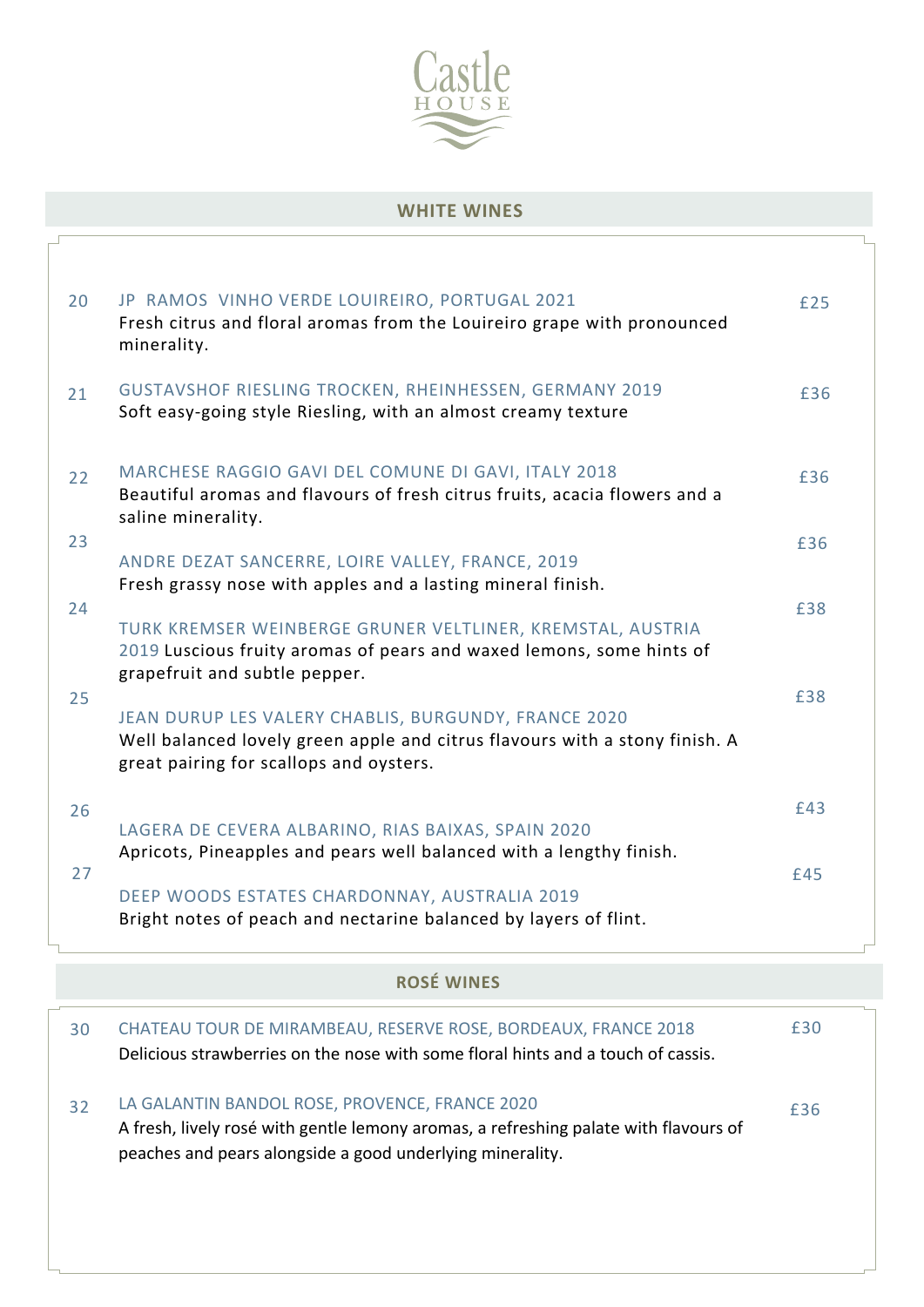

### **RED WINES**

| 40 | CHATEAU ST. EULALIE, MINERVOIS, FRANCE 2019<br>Dry with soft and rounded tannins, an abundance of fresh red fruit with touches of oak.                                                                                                                     | £26 |
|----|------------------------------------------------------------------------------------------------------------------------------------------------------------------------------------------------------------------------------------------------------------|-----|
| 41 | FINA NERO D'AVOLA, SICILY, ITALY 2019<br>Punchy red cherries, soft tannins with a peppery finish.                                                                                                                                                          | £29 |
| 42 | VINHO DO MONTE ALENTEJANO TINTO, PORTUGAL 2018<br>Bright red in colour, vibrant blackberries and cherries coupled with a subtle spiciness.                                                                                                                 | £32 |
| 43 | ERRAZURIZ PINOT NOIR, ACONCAGUA COSTA, CHILE 2019<br>Strawberry and cherry Pinot with nuances of oak                                                                                                                                                       | £34 |
| 44 | JOEL GOTT 815 CABERNET SAUVIGNON, CALIFORNIA, UNITED STATES 2018 Aromas of<br>bright red fruit, black cherry and raspberry with notes of vanilla and white pepper.                                                                                         | £46 |
| 45 | ANDRE COLOGNE FLEURIE, BEAUJOLAIS, FRANCE 2018<br>Floral with luscious strawberries and well rounded with a undertone of kirsch.                                                                                                                           | £47 |
| 46 | PENFOLDS BIN 28 KALIMNA SHIRAZ, AUSTRALIA 2018<br>A nose of sweet soy and hoisin plum over a pool of Shiraz plummy fruits. A palate of<br>liquorice and chocolate enriched by ripe, solid tannins.                                                         | £55 |
| 47 | DOMAINE MOUTON GIVRY PREMIER CRU, CLOS JUS, BURGUNDY FRANCE 2018<br>Beautifully fresh Pinot Noir. A good example of fruit dominated Pinot with strawberry<br>and violet notes.                                                                             | £59 |
| 48 | CHATEAU LA CROIX DE GAY, POMEROL, BORDEAUX, FRANCE 2016<br>Easy drinking claret with flavours of deep cherry blackcurrant. Time spent in the decanter<br>will reveal hints of the more complex flavours of olives, anise and some underlying<br>woodiness. | £75 |

#### **SWEET WINES**

|    |                                                                                                | 125ml GLASS | <b>PER BOTTLE</b> |
|----|------------------------------------------------------------------------------------------------|-------------|-------------------|
| 50 | MUSCAT DE SAINT JEAN DE MINERVOIS, LANGUEDOC-ROUSILLON, FRANCE NV<br>(37.5CL BOTTLE)           | £8.50       | £25               |
|    | An unmistakable Muscat, deliciously sweet but not cloying, with a kick of<br>lemony freshness. |             |                   |
| 51 | DE BORTOLI NOBLE ONE BOTRYTIS SEMILLON, RIVERINA AUSTRALIA 2014<br>(37.5CL BOTTLE)             | £12         | £35               |
|    | Fantastic sweet wine from Riverina. Rich and luscious with honeyed citrus<br>fruits.           |             |                   |
| 52 | PRINCIPE DE VIANA, LATE HARVEST CHARDONNAY, NAVARRA, SPAIN 2017<br>(50CL BOTTLE)               | £10.50      | f42               |
|    | Pale gold in colour with candied and waxy stone fruits, rich but still full of<br>freshness.   |             |                   |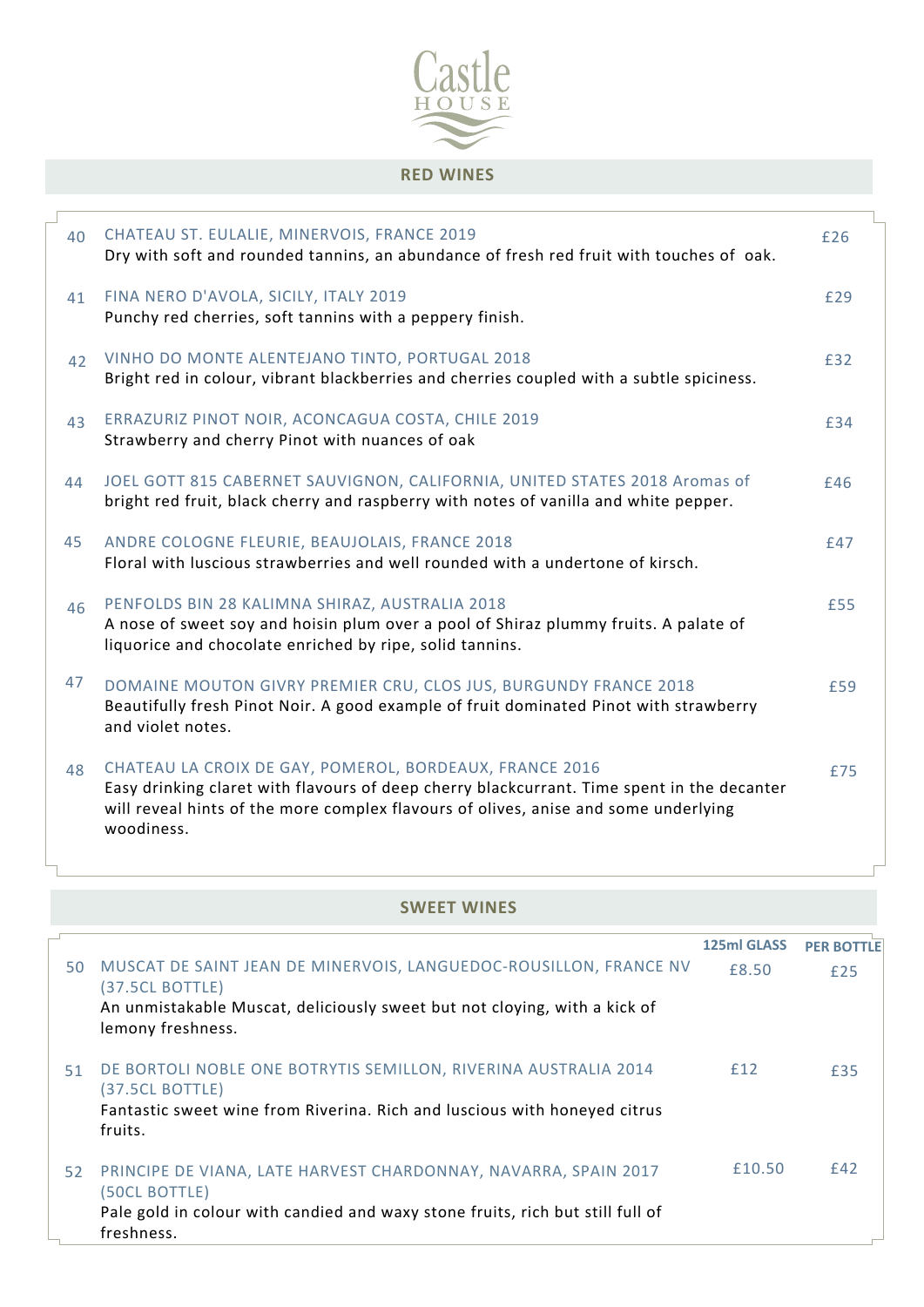

## SPIRITS

| <b>WHISKEY</b>        | SINGLE 25ml | DOUBLE 50ml             | <b>GIN</b>              |                | SINGLE 25ml DOUBLE 50ml |
|-----------------------|-------------|-------------------------|-------------------------|----------------|-------------------------|
| <b>BELLS</b>          | £3.25       | £6.50                   | <b>BOMBAY SAPH.</b>     | £3.50          | £7                      |
| <b>BUSHMILLS</b>      | £4.75       | £9.50                   | <b>BROCKMANS</b>        | £4.25          | £8.50                   |
| <b>FAMOUS GROUSE</b>  | £3.25       | £6.50                   | <b>CHASE GB GIN</b>     | £4.50          | £9                      |
| <b>GLENMORANGIE</b>   | £5          | £10                     | <b>HENDRICKS</b>        | £4.25          | £8.50                   |
| <b>GLENCADAM</b>      | £27.50      | £55                     | <b>TANNERS HFD.</b>     | £3.75          | £7.50                   |
| <b>HIGHLAND PARK</b>  | £4.50       | £9                      | <b>TANQUERAY NO.10</b>  | £4.50          | £9                      |
| <b>JACK DANIELS</b>   | £3.50       | £7                      | <b>PENRHOS</b>          | £4.50          | £9                      |
| <b>JAMESONS</b>       | £3.50       | £7                      | <b>CHASE ELEGANT 48</b> | £4.70          | £9.40                   |
| <b>JW BLACK LABEL</b> | £4.75       | £9.50                   | <b>SEEDLIP GROVE</b>    | £4             | £8                      |
| <b>JW GOLD LABEL</b>  | £5.25       | £10.50                  |                         |                |                         |
| <b>LAGAVULIN</b>      | £5.25       | £10.50                  | <b>RUM</b>              |                | SINGLE 25ml DOUBLE 50ml |
| <b>LAPHROAIG</b>      | £5          | £10                     | <b>BACARDI</b>          | £3.25          | £6.50                   |
| <b>MACALLAN GOLD</b>  | £5.25       | £10.50                  | <b>CAPT. MORGAN</b>     | £3.25<br>£3.75 | £6.50<br>£7.50          |
| <b>MAKERS MARK</b>    | £3.50       | £7                      | <b>KRAKEN</b>           |                | £6.50                   |
| <b>OBAN</b>           | £5          |                         | <b>MALIBU</b>           | £3.25          |                         |
|                       | £5          | £10<br>£10              | <b>MOUNT GAY</b>        | £3.75          | £7.50                   |
| <b>PENDERYN</b>       |             |                         | <b>BRANDY</b>           |                | SINGLE 25ml DOUBLE 50ml |
| SOUTHERN COMFORT      | £3.50       | £7                      | <b>COURVOISIER</b>      | £3.75          | £7.50                   |
| <b>SPRINGBANK</b>     | £6.25       | £12.50                  | <b>HINE RARE</b>        | £8             | £16                     |
| <b>TALISKER SKYE</b>  | £5.50       | £11                     | REMY MARTIN VSOP        | £4.50          | £9                      |
| <b>VODKA</b>          |             | SINGLE 25ml DOUBLE 50ml | <b>REMY MARTIN XO</b>   | £15            | £30                     |
| CHASE                 | £5          | £10                     | <b>TARIQUET VSOP</b>    | £4.50          | £9                      |
| <b>CHASE MARM.</b>    | £5          | £10                     | <b>TARIQUET XO</b>      | £6             | £12                     |
| <b>SMIRNOFF RED</b>   | £3.25       | £6.50                   | <b>MONTIFAUD</b>        | £4.50          | £9                      |
| <b>GREY GOOSE</b>     | £5          | £10                     | MONTIFAUD XO            | £7.50          | £15                     |
| <b>STOLICHNAYA</b>    | £3.75       | £7.50                   |                         |                |                         |
|                       |             |                         |                         |                |                         |